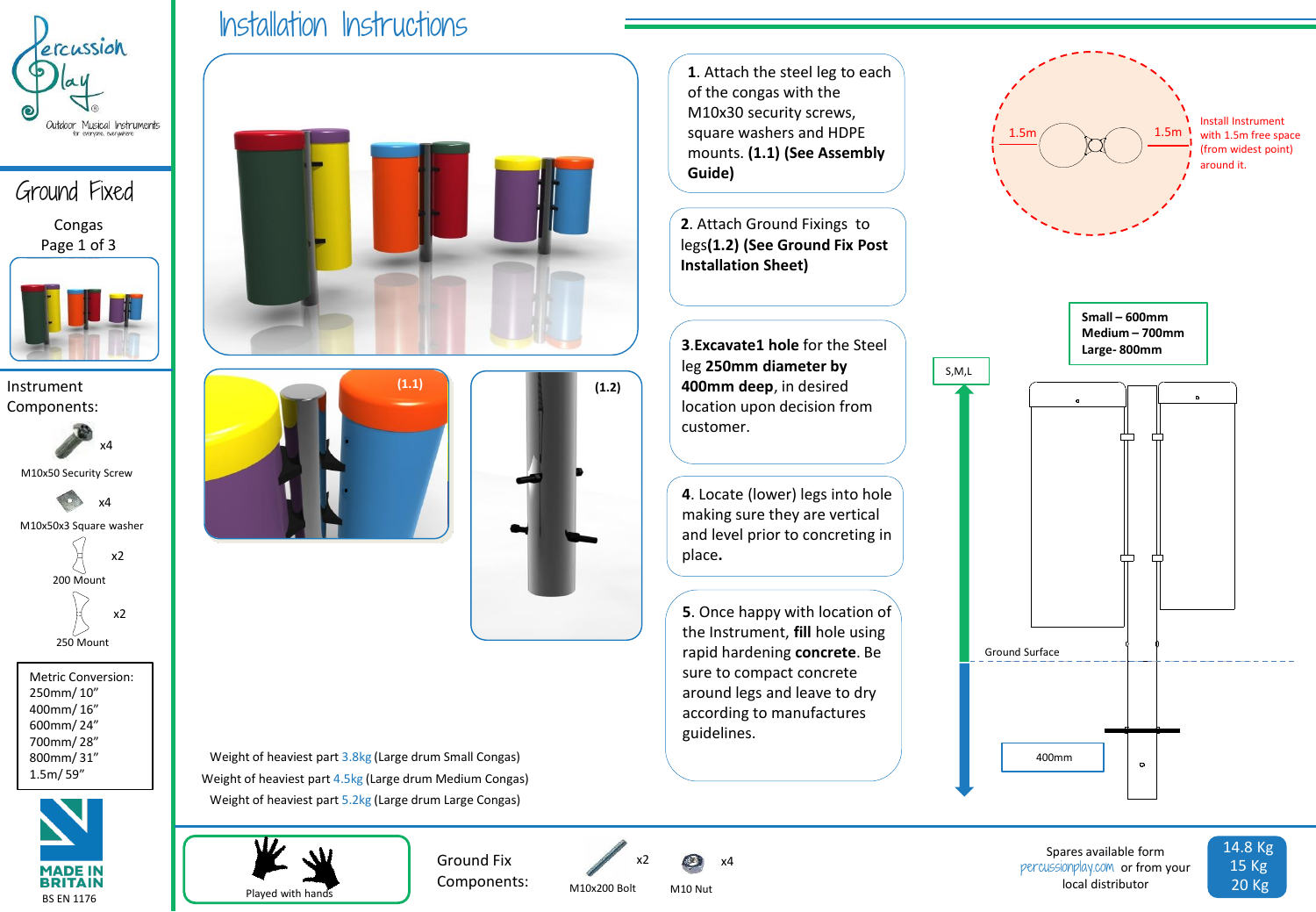

Ground Fixed Congas Page 2 of 3



Instrument Components:

> M10x30 Security Screw x4 x4

M10x50x3 Square washer



200 Mount



250 Mount

Thread Lock Solution



Assembly Guide PPCONG



Ground Fix Components:

Played with hands

M10x200 Bolt

x2

M10 Nut

O.

x4



Spares available form percussionplay.com or from your local distributor



TX 45 Driver Bit

x1

Tools: